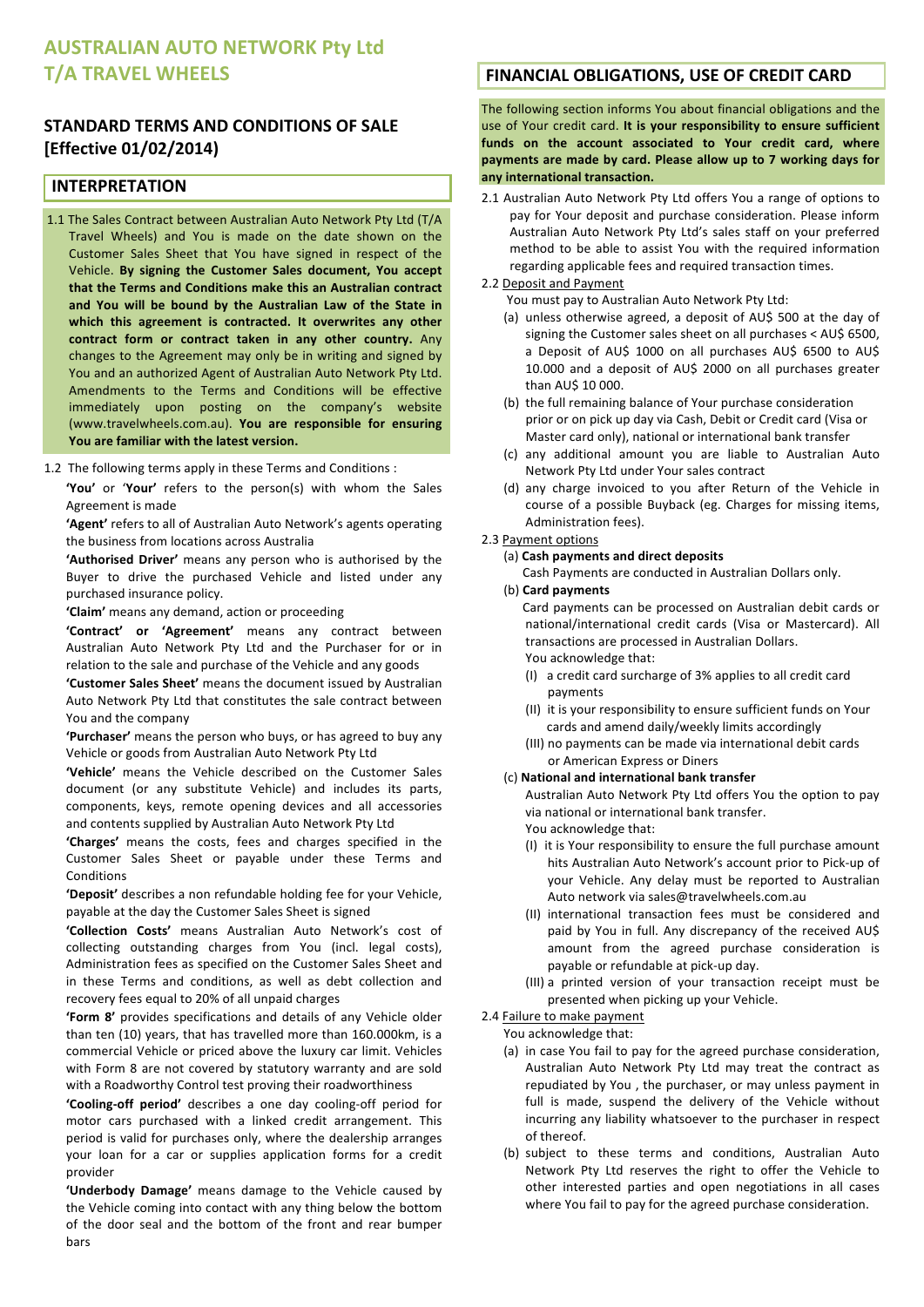# **DELIVERY OF THE VEHICLE AND RISK**

You acknowledge that You are buying a used motor vehicle and whilst every effort is made to ensure the vehicle's operation is frictionless, mechanical problems may arise that are related to the extensive use, value or age of the vehicle. It is Your responsibility to exercise due diligence in the purchase process of any motor vehicle, and to advise the Seller of any special requirements. Australian Auto Network Pty Ltd will do its upmost to deliver Your Vehicle to the agreed location on the date and time stated on Your Customer Sales sheet. Please ensure Your contact details are updated at all times.

#### 3.1 You acknowledge and agree that

- (a) Any time or date named and accepted by the company for the delivery and despatch of the Vehicle is an estimate only and does not constitute a condition of the contract
- (b) Unless otherwise informed, You must pick up Your vehicle in person at the time and on the date agreed on Your Customer Sales Sheet. Should You be unable to Pick up your Vehicle due to unforseen circumstances or delays You must inform Australian Auto Network Pty via the free hotline on 1800 289 222 or per email to sales@travelwheels.com.au

#### 3.2 Delivery

You acknowledge and agree that

- (a) You -and in case you are not licensed to drive the Vehicle, any authorised Driver- have to be present at pick up and hold a valid current licence to drive the Vehicle
- (b) should a foreign licence be in a language other than English, it must be accompanied by a current International Driving Permit (issued in the same country as the foreign licence) or by an accredited English translation
- (c) a valid Proof of Your NSW Address must be presented at Pick up day (Tenancy agreement, Accommodation invoice, Energy bill, bank statement showing your full name)
- $(d)$  a vehicle despatch report will be completed upon Pick up of Your Vehicle
- (e) All purchased Vehicles are to be collected from Australian Auto Network Pty Ltd's headquarter in Botany, Sydney. Unless otherwise agreed, a compulsory inspection via an independent assessor is required for Pick up's arranged from any other location than Sydney. The fee (approximately AU\$250-280) is payable directly to the assessing company.
- (f) You must notify Australian Auto Network within three (3) working days of delivery of any shortfall or mechanical service concern in regards to Your Vehicle. Failure to do so disentitles You to any remedy in respect to any shortage, loss or damage.
- (g) Australian Auto Network Pty Ltd offers a Three (3) Day Satisfaction Guarantee (Clause 4), in which reported mechanical service concerns are addressed and rectified free of charge at the headquarters workshop in Botany, NSW 2019 only. Except as otherwise described in these Terms and Conditions of Sale, the Vehicle provided by the company shall be at Your sole risk once the satisfaction guarantee period of three (3) working days has passed. No claims against the company can be made after this time period unless you are entitled to a claim under the regulations of statutory warranty according to the *Motor Dealers Act 1974*
- (h) You must transfer the vehicle into Your name at any RTA within 14 days of purchase.

### **GUARANTEE, MEMBERSHIPS, EXTRAS & INSURANCE**

Australian Auto Network Pty Ltd offers a Satisfaction Guarantee for all Sales Vehicles. Optional extras such as Memberships with the NRMA Roadside Assistance or Australian Warranty Network may be added as included services on Your Sales Contract. You are responsible to meet the required service schedules under those memberships to keep your policies valid.

4.1 Australian Auto Network Pty Ltd offers a Three (3) Day Satisfaction Guarantee in which reported mechanical service concerns are addressed and rectified free of charge.

You acknowledge that:

- (a) You must notify Australian Auto Network Pty Ltd within three (3) working days of delivery, of any shortfall or mechanical service concern in regards to your purchased Vehicle via the free hotline 1800 289 222 or in writing to sales@travelwheels.com.au. Failure to notify the company disentitles You to any remedy in respect to any shortage, loss or damage.
- (b) Australian Auto Network Pty Ltd recommends to **locally test** drive your Vehicle within this 3-day period. Any mechanical service concerns are addressed free of charge at the headquarters' workshop in Botany, NSW2019 only.
- (c) In the unlikely event of an on-road vehicle breakdown, safety concern or major defect (Clause 5, Vehicle Breakdown/ Failure) within the 3-day period, please notify Australian Auto Network Pty Ltd immediately on the provided numbers to receive on-road assistance
- (d) You must not undertake any mechanical repairs on the Vehicle within the Satisfaction Guarantee period without prior notification and approval of Australian Auto Network Pty Ltd. Failure to do so will void the 3 Day Satisfaction Guarantee.
- (e) All vehicles are sold with a valid pink or blue slip and vehicle registration. The Vehicle provided by Australian Auto Network shall be at Your sole risk once the satisfaction guarantee period of three (3) working days has passed. No claims **against) the) company) can) be) made) after) this) time) period** unless you are entitled to a claim under the regulations of statutory warranty according to the *Motor Dealers Act 1974*.
- (f) The Satisfaction Guarantee is void in all cases where vehicles are driven on unsealed roads, such as dirt, gravel, sand tracks, off road or 4x4 trails (excluding Four Wheel drive vehicles). In all cases and for all vehicle makes and models the satisfaction cover is void, if:
	- (I) You drive the vehicle through streams, creeks, dams, rivers or flood waters
	- (II) You damage the underbody of the Vehicle

(II) in all cases where the vehicles is used for illegal purposes or (III) suffers malicious or accidental damage

- 4.2 Memberships with the NRMA Roadside Assistance or Australian **Warranty Network (AWN)** may be added as optional services as part of Your Sales contract.
	- You acknowledge that:
	- (a) Australian Auto Network Pty Ltd will set up memberships as agreed, and for the time period stated on the Customer Sales Sheet
	- (b) You are responsible to meet the required service schedules under those memberships to keep your policies valid.
	- (c) You are responsible to renew or extend your memberships once the initial policy period has expired
	- (d) Your Warranty policy will be handed and explained to You on Pick up day. For all details regarding Your AWN warranty, please refer to AWN-Australian Warranty Network, their website www.australianwarranty.com.au or call 07 38025577
	- (e) Your NRMA membership number will be provided to You when You pick up the Vehicle. Please refer to the NRMA website www.nrma.com.au for details of your membership assist package, included services and coverage or call on 1300 369 349.
	- (f) **Any) membership) requests) or) claims) must) be) addressed)** directly to the policy provider. Australian Auto Network will not follow up or process any claims on Your behalf.
	- (g) In the unlikely event that You experience any problems with Your membership account or for assistance, please contact 1800 289 222 for urgent requests, or send an email to sales@travelwheels.com.au
	- (h) Both memberships (NRMA, AWN) are transferable in case You choose to sell your vehicle privately. The new owner is fully responsible to meet the required service schedules under those memberships and update personal data to keep the policies valid.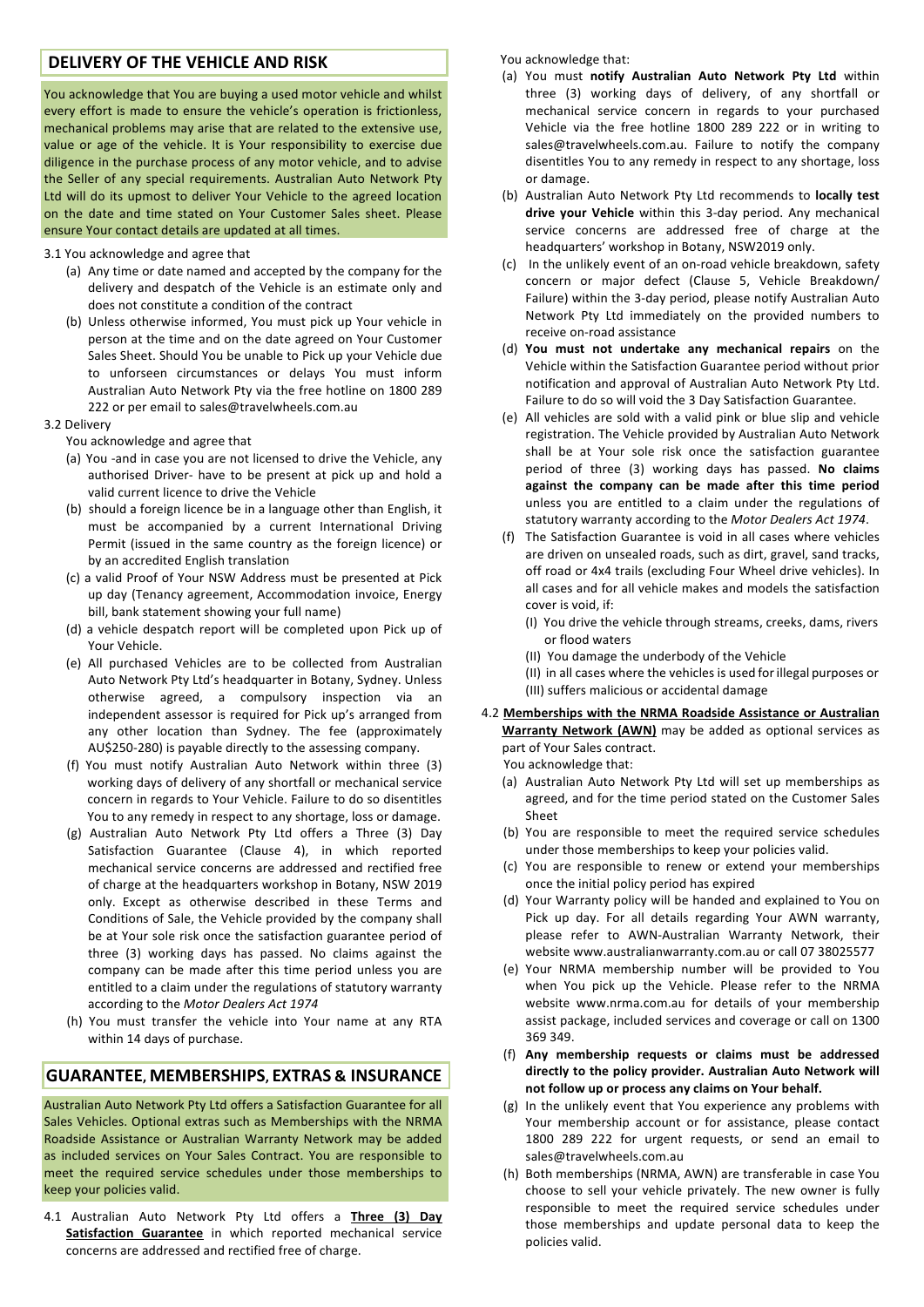- 4.3 **Optional Extras**, either complimentary or purchased may be added to Your contract (this includes but is not limited to camping gear, mattresses, curtains, awnings, navigation systems etc.) You acknowledge that
	- (a) in all cases where Extras are complimentary, Australian Auto Network Pty Ltd reserves the right to provide pre-owned goods
	- (b) any claims for missing items or faulty gear must be made on Pick up day
	- (c) Australian Auto Network Pty Ltd requires verification of all costs for any approved reimbursements (You should keep the original tax receipt). To the extent that the company cannot verify the cost for an approved replacement, Australian Auto Network Pty Ltd cannot reimburse You.
	- (d) The company reserves the right to provide substitute goods of the same monetary value in all cases where Extras are complimentary and the original item is not available
- 4.4 **Insurance**: In order to set up a valid registration, **Compulsory** Third Party insurance is mandatory and paid for the period of registration. It provides compensation to victims, where the owner or driver of a registered vehicle is at fault. Please be aware that the compulsory third party insurance **does not cover any** damage to any property or Vehicles involved in an accident.

It is entirely up to you to set up a Third Party Property Damage insurance or Comprehensive car insurance for Your Vehicle. The company's friendly staff will be able to assist you with recommendations.

### **VEHICLE)BREAKDOWN/FAILURE**

Although all vehicles for sale undergo a Pink- or Blue Slip Inspection certifying the roadworthiness of the vehicle, Australian Auto Network Pty Ltd recognises that unforeseeable problems/breakdowns can occur in rare cases with pre-owned vehicles. Please notify Australian Auto Network Pty Ltd on 1800 289 222 if You experience any problems within the Three (3) Day Satisfaction Guarantee Period, or ask our friendly team for advice to address any mechanical concerns after this period via your completed memberships with NRMA (1300 369 349) and AWN (07 38025577).

- 5.1 Where You experience any mechanical breakdown or failure of the Vehicle including its parts, components and remote opening devices supplied by Australian Auto Network Pty Ltd **within three (3) days of purchase**, the following conditions apply:
	- (a) You must **report any safety, mechanical service concern or** breakdown immediately and latest within 3 working days of purchase to Australian Auto Network Pty Ltd via the free hotline 1800 289 222 (Mo-Fr, 9am-4pm) or in writing to sales@travelwheels.com.au, in order to give the company the opportunity to rectify the problem
	- (b) **stop) the) Vehicle) immediately) in) a) safe) position) if) you) experience) any) concern,) the) engine) temperature) increases)** above the normal limit or a hazard light starts flashing on the dashboard. In all cases You must inform Australian Auto Network Pty Ltd immediately (if not available call the NRMA Roadside Assistance under 1300 369 349)
	- (c) You must not undertake any mechanical repairs on the Vehicle within the Satisfaction Guarantee period without prior notification and approval of Australian Auto Network Pty Ltd.
	- (d) Mechanical service concerns are addressed free of charge at the headquarters' workshop in Botany NSW 2019, within three  $(3)$  days of purchase.
	- (e) If you are unable to make your way to the depot due to mechanical failure, Australian Auto Network Pty Ltd reserves the right to proceed with a repair at an external workshop or may organise a towing of Your Vehicle to the headquarter in Sydney. Australian Auto Network Pty Ltd reserves the right to direct the vehicle to its preferred repairer.
- (I) Australian Auto Network Pty Ltd will organise, approve and fund towings (up to 150 km) and repairs in all cases where the problem is reported within three days and it is proven that You or any other driver or third party are not at fault
- (II) should You decide to go away on a distant trip within the three day satisfaction period, please note that any additional charges arising from towings that exceed the covered 150km are payable by You in full (Approximately quoted at AU\$4 per km)
- (III) You are entitled to request, at Your cost, and allow Australian Auto Network Pty Ltd at its own cost to conduct an independent assessment of the mechanical failure to determine the source of failure
- (IV) If the assessment declares at-fault behaviour of the driver, Australian Auto Network Pty Ltd cannot be hold responsible and You are liable for any appraisal fees, towing-, storage- and recovery charges as well as repair costs encountered up to the date of assessment
- (V) Australian Auto Network Pty Ltd assumes no liablilty for any damage if the vehicle is left unattended or while being towed
- (f) in all cases where Australian Auto Network Pty Ltd is liable for the defect, the company will do its upmost to rectify the problem as soon as possible. Australian Auto Network Pty Ltd cannot be held liable to any additional costs such as accommodation costs or costs for alternative transport during the period of repair. Australian Auto Network Pty Ltd reserves the right to offer a replacement vehicle for the duration of the repair if available, free of charge with a AU\$ 1500 Insurance Access (processed as a pre-authorisation on Your credit card)
- (g) Australian Auto Network Pty Ltd shall not be held responsible for any delays due to lack of supplies of parts or materials needed to complete any repair.
- (h) in the unlikely event that Australian Auto Network Pty Ltd cannot repair Your Vehicle within a reasonable period of time or for a reasonable amount, the company will offer You a substitute vehicle of the same or higher value than the original vehicle. Should no substitute vehicle be available, the company will refund the full purchase amount within a period of 21 days.
- (i) malfunction of Microwave, Stove or Grill, Air-conditioning units, Refrigerator or Water Pump are not considered a mechanical breakdown. Malfunction of any of these items does not automatically entitle You to a cover under the Three (3) Day Satisfaction Guarantee. The company will not be held liable for costs arising from alternative accommodation or food items during the duration of these malfunctions. Australian Auto Network Pty Ltd reserves the right to offer You a replacement of the faulty item, collectable at 1084 Botany Road, Botany NSW 2019 or provide you with alternative solutions (eg portable gas cooker, esky etc.) if the problem is reported via Hotline or Email within three days.
- 5.2 Your Roadside Assistance and Warranty memberships are valid from the day of purchase of Your Vehicle. Where You experience any mechanical breakdown or failure of the Vehicle past the **Three (3) Day Satisfaction Guarantee** You must proceed as follows:
	- (a) Contact NRMA, Your Roadside assistance provider on 1300 369 349 for immediate assistance on road and provide Your membership number and Registration
	- (b) Request a quote for a required repair from a certified workshop and contact AWN Warranty via 07 3802577
	- (c) Progress by lodging a claim with Your warranty provider if a repair or part is listed as covered component of Your warranty
	- (d) In the unlikely event that You experience any problems with Your membership account(s) or for further assistance please contact Australian Auto Network Pty Ltd under the free Hotline 1800 289 222, via 0420827880 or per Email via sales@travelwheels.com.au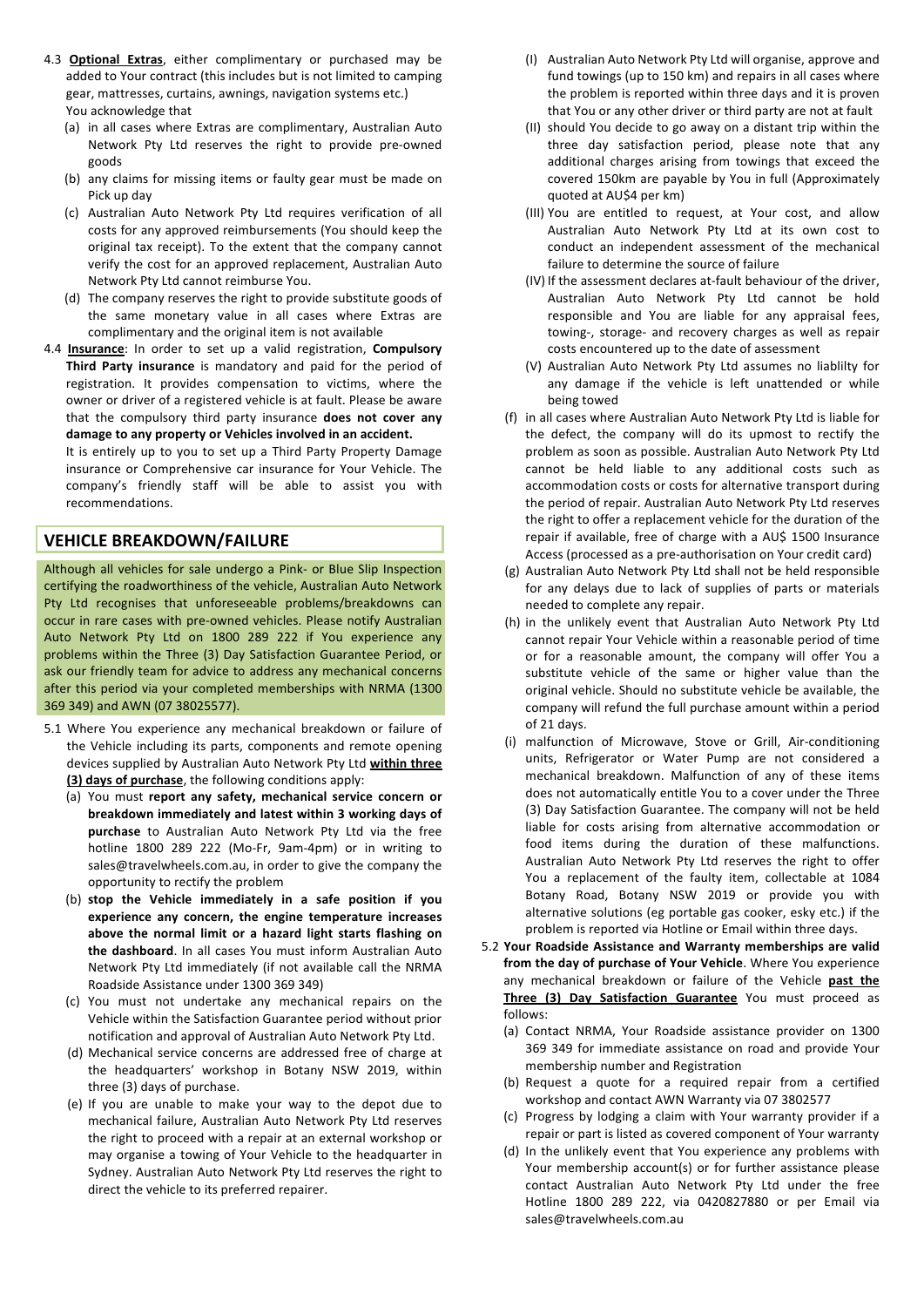### **BUYBACK OPTION**

Once Your trip is over, Australian Auto Network Pty Ltd offers you a Buyback guarantee on Your Vehicle as an optional extra in Your Sales Contract. This Buyback option should be considered as a safety net or worry free option to sell Your Vehicle with minimum effort, as a private sale will probably result in a higher selling price.

- 6.1 The Buy Back consideration for Your vehicle will be defined as part of Your Sales Contract and states the maximum amount payable by Australian Auto Network Pty Ltd on return of Your Vehicle. The Buyback Option is not transferable and valid for You only.
- 6.2 To make use of the Buyback Option, You acknowledge that You must
	- (a) advise Australian Auto Network Pty Ltd via email on sales@travelwheels.com.au 14 days prior to your preferred Buy back appointment and book a vehicle inspection at the headquarters' workshop (or if agreed on Your sales contract at an agent's depot) at the non-refundable cost of AU\$ 99. You are not required to provide a Pink slip or roadworthiness certificate at arrival
	- (b) return the vehicle at the agreed date and time, clean inside and out, otherwise a cleaning fee of up to AU\$ 250 will be deducted from Your Buy back amount
- 6.3 Your vehicle will undergo a mechanical inspection and You will be provided with detailed information on any required, deductable repairs. You acknowledge that deductions from the Buy Back **apply**:
	- (a) for failure to transfer the vehicle into Your name
	- (b) for the cost of registration used at a rate of AU\$ 95/month
	- (c) for any fuel difference on return (AU\$ 30 per  $\frac{1}{4}$ )
	- (d) for failure to provide service receipts for oil changes obligatory under Your AWN policy (every 5000km) (AU\$ 200 each)
	- (e) for repairs required due to insufficient mechanical condition of the vehicle on return; panel or glass damage, tyres and exhaust (based on inspection report). The amount for any repairs may be reasonable determined by Australian Auto Network Pty Ltd and excludes labour, to minimise deductions in Your favour
	- (f) for any missing camping gear (up to  $AU$$  290)
	- (g) for outstanding charges of any traffic infringement notices (AU\$ 75 each)
	- (h) for any day that You wish to organise the appointment prior to the 14 day period at AU\$ 50 per day
- 6.4 Australian Auto Network Pty Ltd reserves the right to void your Buy Back option in all cases where
	- (a) alterations to the body, colour or paintwork of the Vehicle have been made
	- (b) the vehicle is damaged to such a degree, that it is qualified as a 'Write-off'
	- (c) any other person than the original purchaser returns the vehicle without any prior written approval from Australian Auto Network Pty Ltd
- 6.5 The Vehicle must be returned to Australian Auto Network Pty Ltd **or its Agents** during normal Business hours (Mo-Fri 9am-1.00pm) at the date and time specified in Your Email confirmation. If You return the Vehicle later than the time shown, Australian Auto Network Pty Ltd reserves the right to postpone Your Buy Back appointment to the next working day.
	- (a) Location: Unless otherwise agreed, all Buy Back offers are valid for Sydney only. If You wish to return the Vehicle to a location other than the location agreed upon in Your contract and Buy back form, You will incur an additional inspection and relocation fee of a total of AU\$ 650, deductable from Your Buy back consideration.
	- (b) **Early drop off:** If You wish to return the Vehicle earlier than the day and time agreed for Your Buy back, Australian Auto Network Pty Ltd will inspect the Vehicle at the agreed time and contact You after the inspection.
- (c) It is Your responsibility to ensure that the vehicle is comprehensively insured whenever the vehicle is stored for you. Australian Auto Network Pty Ltd does not accept any liability for damage to the vehicle during the period of storage caused by any third party or due to natural impacts and disasters (storms, floods, cyclones, hailstorms, earthquakes)
- (d) unless otherwise agreed between You and Australian Auto Network Pty Ltd in writing, You need to attend the Buy Back appointment in person. Your Buyback offer is not transferable.
- 6.6 In all cases where You establish a new registration for Your Vehicle in any other state than NSW, a re-register fee of AU\$ 250 applies, deductable from your Buy Back consideration.
- 6.7 Australian Auto Network assumes no liability for valuables left in the Vehicle during the period of inspection or after the Buyback of Your vehicle.

#### 6.8#**Payment**

The agreed Buy Back amount will be credited to any provided Credit Card or transferred to Your bank account within 14 working days. The amount should then be visible on Your statement within three (3) additional working days. Australian Auto Network Pty Ltd acknowledges that slight delays may occur in cases where provided details are incorrect, paperwork to process the Buyback was not provided by You or where public holidays delay the process. Australian Auto Network Pty Ltd will contact You in these cases and advise You on the updated transaction date. You furthermore acknowledge that

- (a) a purchase receipt must be completed as part of Your Buyback
- (b) all transactions are conducted in AU\$ only. Australian Auto Network does not accept any liability for transaction fees charged by Your provider or any rate fluctuation
- (c) in case you experience any delay of payment or if You have any questions related to Your Buyback, please contact sales@travelwheels.com.au

### **)TOLL)ROADS,)PARKING)&)TRAFFIC)OFFENCES**

Australia has a number of cashless toll roads. It is Your responsibility to register an account with the Road Authority via email or phone within 24h (max.48h) to pay the toll.

- 7.1 You and any Authorised Driver acknowledge that:
	- (a) Australian Auto Network Pty Ltd is not authorised to set up toll accounts without Your permission due to data protection legislation. Therefore it is your responsibility to register your account for using toll Roads in Sydney, Brisbane and **Melbourne**
	- (b) Your Vehicle must be transferred into your name within 14 days of purchase. All infringement notices incurred by Australian Auto Network Pty Ltd in respect of parking, speeding or any other traffic violations (such as non payment of toll roads) received after Pick up of your Vehicle, within the 14-day transfer-period as well as after this period in case of failure to transfer Your Vehicle into your name, must be processed and imply a **AU\$75 administration fee** (driver nomination) **per infringement**. You or any Authorised Driver or passenger authorise Australian Auto Network Pty Ltd to debit this fee to the provided credit card(s) at the time of process of the fine. Additionally You will receive the original fine issued by the road/traffic authority.
	- (c) After You have been nominated as Driver, Australian Auto Network Pty Ltd will not follow up or process any claims for issuing errors by the Road/Traffic Authority. Australian Auto Network Pty Ltd however reserves the right to refund the administration fee of AU\$75 upon receipt of a written confirmation by the Road/Traffic authority that You set up a suitable account.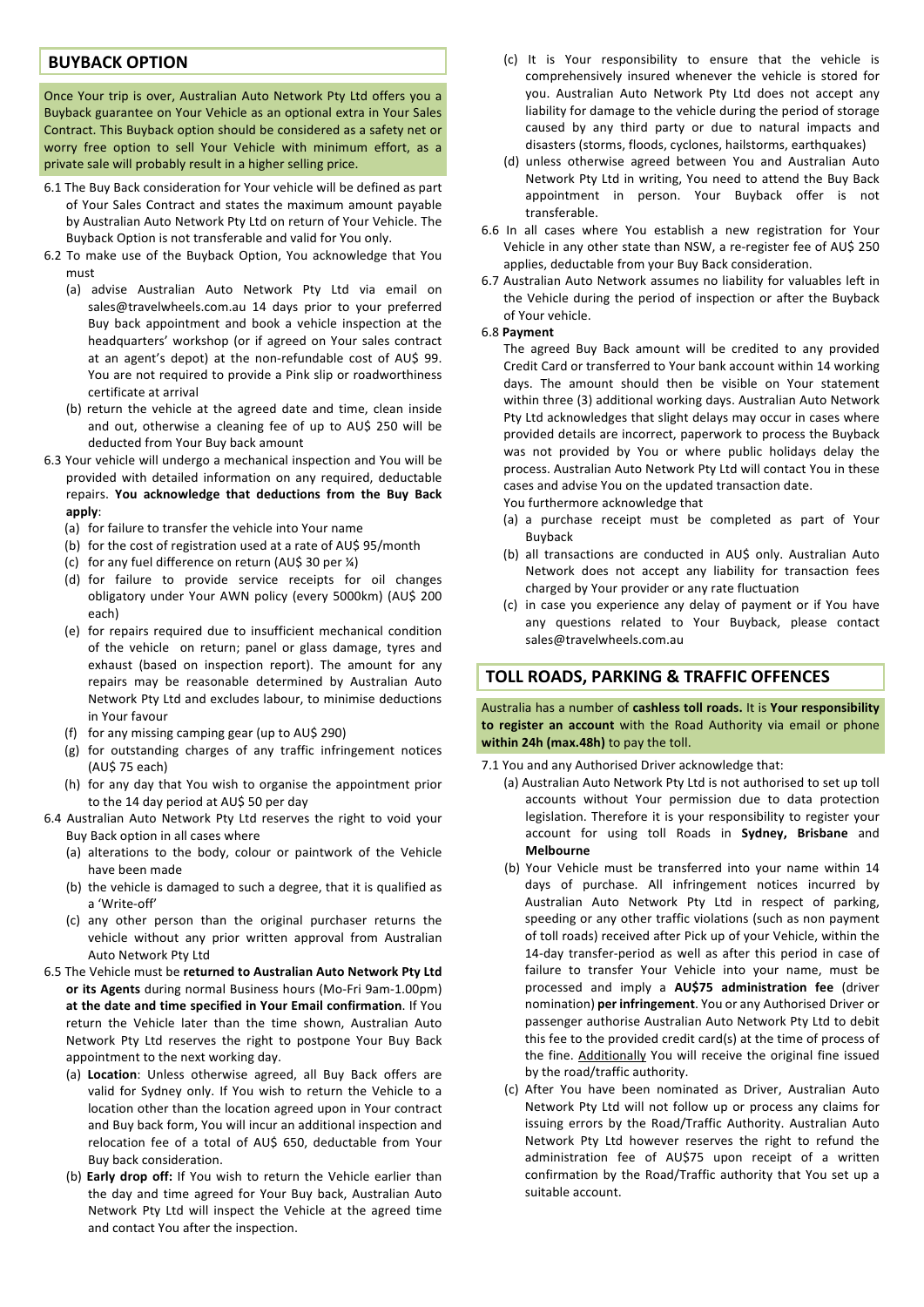# **CANCELLATION)POLICY**

Once you pay a deposit for a vehicle to a licensed Motor Dealer, it shows that you intend to purchase the vehicle. Should You change your mind, travel plans or intention, or Your financial situation does not allow you to proceed with the purchase, please contact Australian Auto Network Pty Ltd immediately to organise the cancellation for You. The company will then retain the deposit and terminate the Sales Contract with You.

- 8.1 You acknowledge that:
	- (a) Australian Auto Network Pty Ltd reserves the right to refund deposits in exceptional circumstances, entirely at its discretion.
	- (b) Australian Auto Network Pty Ltd will provide You with a Cancellation Notice on Your request.

# **AUSTRALIAN)AUTO)NETWORK)PTY)LTD')LIABILITY**

Australian Auto Network Pty Ltd's liabilty is subject to these Terms and Conditions of Sale. If any incident occurs, where Australian Auto Network fails to meet its obligations under this agreement, **the company's) liability is)strictly limited to a full refund of the) vehicle** purchase price.

9.1 You and any Authorised Driver and Passenger acknowledge that:

- (a) Australian Auto Network Pty Ltd will not be liable to You for any loss, damage or inconvenience caused by a delayed delivery of the purchased vehicle. You acknowledge that in all cases where Pick up locations other than Sydney are agreed, slight delays may occur.
- (b) Australian Auto Network Pty Ltd will not be liable for any loss or inconvenience from a delay of Your pick up caused by natural disasters such as but not limited to floods, cyclones, hailstorms, earthquakes
- (c) Australian Auto Network Pty Ltd cannot be hold responsible for any insect infestation such as but not limited to mosquitoes, ants, flies, fleas or bedbugs. No refunds will be provided for any infestations mentioned above that could have occurred after Pick up. If You suspect any abnormity please report to Australian Auto Network Pty Ltd immediately
- (d) Australian Auto Network Pty Ltd cannot be held liable for any misrepresentation or errors/omissions by a sales agent regarding Vehicle availability and features, or the explanation of terms and conditions of sale by a third party via email. phone, Internet or personal conversation.
- (e) If any incident occurs, where Australian Auto Network fails to meet its obligations under this agreement, the company's **liability is) strictly limited to a full refund of the) vehicle** purchase price

# **EXCHANGE RATE FLUCTUATIONS**

Australian Auto Network Pty Ltd rates and features of Vehicles quoted are subject to change. All details are agreed on and defined in Your Customer Sales Sheet. Australian Auto Network Pty Ltd accepts no liability for variations in exchange rate fluctuations in any cases where a refund is granted.

10.1 If You are entitled to a refund, Australian Auto Network Pty Ltd will pay, within a reasonable time, to You any refund that is due by any method Australian Auto Network Pty Ltd may reasonably choose. Due to exchange rate fluctuations there may be some small variation in the amount initially debited against a credit card or transferred via bank transaction and any performed Refunds. Australian Auto Network Pty Ltd accepts no liability for these variations in exchange rate fluctuations.

### **ERRORS ON THE CUSTOMER SALES SHEET**

Errors on the customer sales sheet document may occur. **Please** advise Australian Auto Network Pty Ltd **immediately if there is any** discrepancy between agreed sales details, terms and inclusions and details listed on Your customer sales sheet.

11.1 The charges as set out in the customer sales sheet document are not final. Should a written and/or a calculation error occur, You authorises Australian Auto Network Pty Ltd to charge Your credit card for any shortage, or in case of overpayment, to receive payment from Australian Auto Network Pty Ltd.

### **DISPUTE RESOLUTION**

In the unfortunate event that you are *unsatisfied* with the perceived value of a product or service and you wish to file a complaint, Australian Auto Network Pty Ltd will process your request and do its upmost to rectify the problem at the headquarter in Sydney if reported within three days of purchase (Satisfaction Guarantee).

12.1 You agree to resolve any complaint/dispute with Australian Auto Network Pty Ltd by notifying the company in writing with all details and relevant evidence (e.g. pictures, quotes) within three (3) business days of purchase on sales@travelwheels.com.au or by calling the Hotline 1800 289 222.

# **PRIVACY NOTICE - HOW IS YOUR PERSONAL )) INFORMATION)USED)AND)DISCLOSED**

In the course of your purchase, the disposal of the Vehicle from company's side as well as the setup of included memberships or a required driver nomination, **personal information may be used and** disclosed. For any detailed information please contact Australian Auto Network Pty Ltd via Email or Hotline.

### Your personal information may be used and disclosed as follows:

Australian Auto Network Pty Ltd uses your personal information to:

- Provide its services and administer those services
- Improve and research its services, which includes customer satisfaction surveys and information about improvements via Email, telephone or fax

Australian Auto Network Pty Ltd may disclose your information to third parties, such as

- Australian Auto Network's Agents and Contracted Service Providers
- Credit card providers
- FrAU\$ checking and credit reporting agencies
- Debt collection agencies, if you default in payment of amounts owed to Australian Auto Network Pty Ltd
- Government, Council and private organisations responsible for the processing of traffic related infringements
- Police, Insurance and other persons involved in case of an accident or claim as well as driver licensing authorities

#### **PAYMENT DEFAULT**

To obtain a credit report about you and allow the setup of a credit information file and list your default and debt on that file Australian Auto Network Pty Ltd may provide your information to a credit reporting agency.

#### WHERE YOU CAN GET FURTHER INFORMATION

Australian Auto Network Pty Ltd.

Mail: 155-159 William Street, Darlinghurst, NSW 2010 Ph: 1800 289 222 or 02 9316 4290, Fax: 02 9666 4695 Email:#sales@travelwheels.com.au